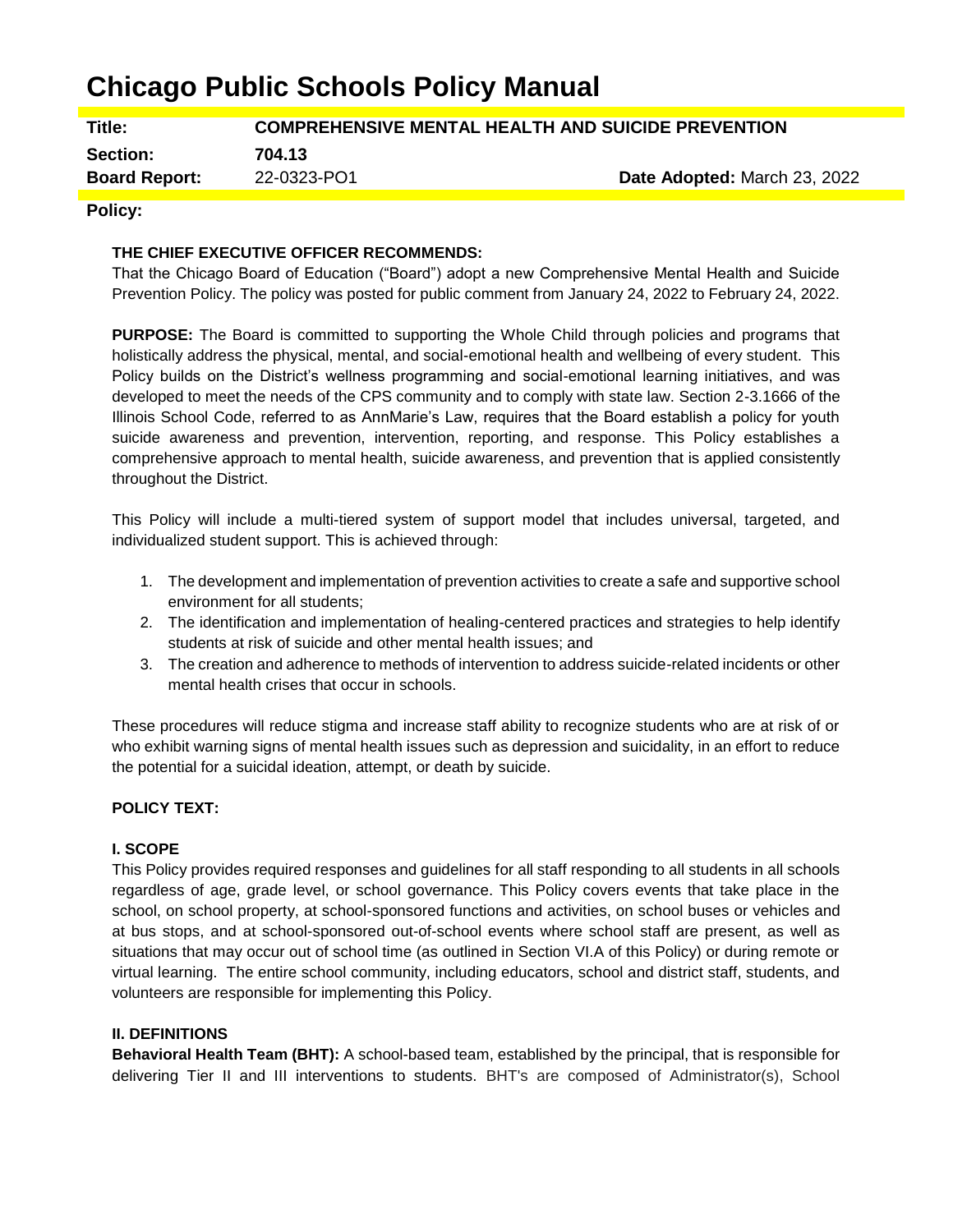Counselor(s), and Social Worker(s), and may include Nurse, School Psychologist, SEL Coordinator, Dean, Case Manager, and other relevant stakeholders or community-based organizations when available.

**Crisis:** A school crisis is a traumatic incident that disrupts school functioning. Crises can be sudden, unexpected, or unanticipated. They can affect one individual or the entire school. Crises can occur before, during, or after school and on or off school grounds. School crises affect all areas of school functioning including attendance, learning, and behavior. During a crisis, school resources can become overwhelmed and additional support in the form of "crisis intervention" might be required<sup>1</sup>.

**Crisis Intervention:** Crisis intervention refers to a set of responses that schools can plan

and implement to mitigate any disruption of school functioning caused by a crisis incident. These interventions are designed to address the emotional needs of the school community and facilitate a return to pre-crisis levels of functioning.<sup>2</sup>

**Crisis Intervention Trained Officer (CIT):** A police officer trained in crisis intervention to recognize signs and symptoms of mental illness and interact, intervene, and de-escalate situations with persons in crisis and potentially in need of a psychiatric evaluation**.**

**Crisis Plan:** A plan that addresses the psychological and physical safety of students and staff during a traumatic situation(s). The crisis plan should include: a definition of "crisis" and a statement addressing the purpose of crisis interventions. Additionally, the plan should include structured meetings to assess the need for resources, a strategy for communicating details about the incident, and a method to target individuals most affected by the incident who need crisis intervention.<sup>3</sup>

**Crisis Management Unit:** A central office team from the Office of School Safety and Security that operates in a district-wide capacity to attend to the emotional and psychological well-being of the Chicago Public Schools (CPS) community by assisting school-based teams and schools to prevent, prepare for, respond to, and recover from school crises.

**Healing-Centered:** The framework for transforming CPS into a trauma-engaged, culturally responsive district to foster individual and collective wellbeing.

**Medical Home:** A safe space where a family and individuals can access healthcare that is accessible, accountable, comprehensive, continuous, coordinated, and patient- and family-centered.

**Mental Health and Wellness:** The social-emotional and psychological well-being of our students, staff, families, and community partners.

**Multi-Tiered Systems of Support (MTSS):** The system used to ensure that schools are equipped with universal supports, targeted interventions, and individualized resources that address each student's unique needs to create a culture of mental health and wellness. For the purposes of this Policy, the tiers are defined as follows:

- 1. Tier I: Awareness, prevention, and trauma sensitivity efforts, including (but not limited to):
	- a. Universal SEL curricula.
	- b. Health education modules on mental health.

<sup>1</sup> Brock, S.E., Lazarus, P.J., & Jimerson, S.R. (Eds). (2002). *Best Practices in Schools Crisis Prevention and Intervention.* Bethesda, MD: National Association of School Psychologists.

<sup>2&</sup>lt;br>Ibid.

<sup>3</sup> U.S. Office of Safe and Drug-Free Schools, U.S. Department of Education. (2007). Practical information on crisis planning: A guide for schools and communities. Washington, DC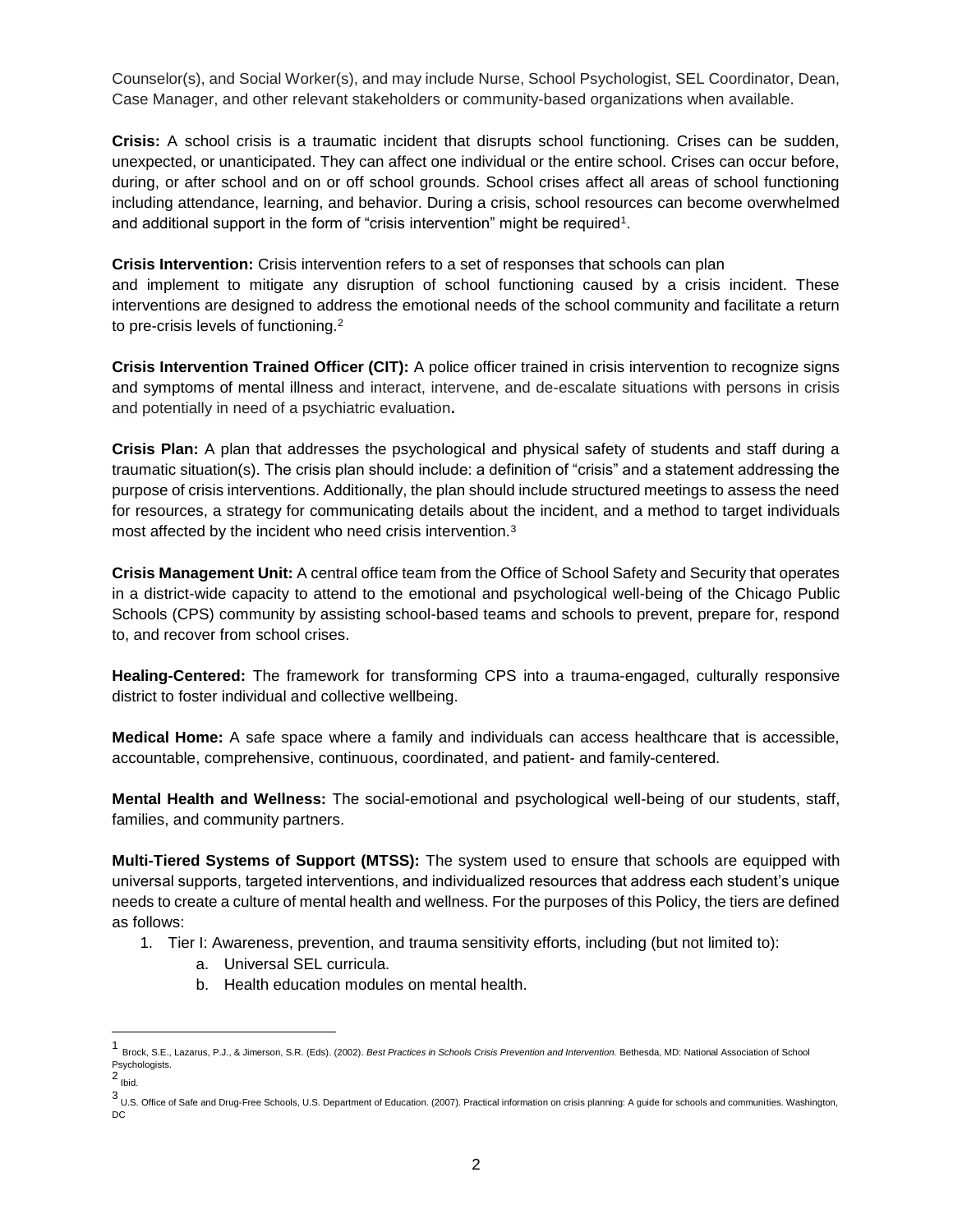- c. Mental health awareness workshops such as mental health first aid, training on healthy relationships, and suicide awareness and prevention training.
- 2. Tier II: Mental health or monitoring interventions that are most often conducted in small groups, including (but not limited to):
	- a. Interventions for students that have experienced traumatic events.
	- b. Small groups that support depression, grief, and community crises.
- 3. Tier III: One-on-one clinical counseling sessions provided to students who require confidential, individualized support; this level also includes crisis counseling. Tier III services are offered by school social workers, counselors, and psychologists, as well as community-based organizations contracted with the District to provide individual behavioral health support to students.

**RD Number:** The report number given by the Chicago Police Department at the time a police report is made.

**Related Service Provider (RSP):** CPS related service providers support diverse learners by providing services related to their disabilities and conducting full individual evaluations in accordance with IDEA and ISBE. Related Service Providers also support school communities through tiered interventions, consultation, and collaboration. In CPS, this includes Audiologists, School Nurses, Occupational Therapists, Physical Therapists, School Psychologists, School Social Workers, and Speech-Language Pathologists.

*Please note*: School Social Workers, Psychologists, and Nurses serve as mental health professionals within the school setting. For the purposes of this Policy, "RSP" refers to these staff members only.

**Risk Factors for Suicide<sup>4</sup> :** Any determinant or variable associated with increased harm to self or others (Please reference CPS Crisis Manual for additional information). This includes, but is not limited to students who:

- 1. Suffer from a mental health disorder;
- 2. Suffer from a substance abuse disorder;
- 3. Engage in self-harm or have previously attempted suicide;
- 4. Reside in an out-of-home placement;
- 5. Are experiencing homelessness;
- 6. Are lesbian, gay, bisexual, transgender, or questioning (LGBTQ);
- 7. Are bereaved by suicide; or
- 8. Have a medical condition or certain types of disabilities<sup>5</sup>.

**Whole Child Approach:** The holistic approach that prioritizes physical, mental, and social-emotional health to ensure that every student in every school is healthy, safe, supported, challenged, and engaged.

**Whole School, Whole Community, Whole Child (WSCC) Framework:** A model for supporting the Whole Child, established by the CDC and ASCD, that identifies 10 key components for addressing health in schools.

## **III. A WHOLE CHILD APPROACH TO MENTAL HEALTH**

A. **Collaboration and Partnership**: In alignment with the Whole School, Whole Community, Whole Child (WSCC) Framework, CPS acknowledges that supporting the mental health of students and staff requires the efforts of numerous CPS departments and stakeholders. To support implementation of this Policy and ensure ongoing collaboration, the Office of

 $\overline{a}$ 

<sup>4</sup> SPRC and Rodgers, "Understanding Risk and Protective Factors for Suicide," 1-2.

<sup>5</sup> "Risk Factors for Suicide" as defined by IL Public Act 102-0267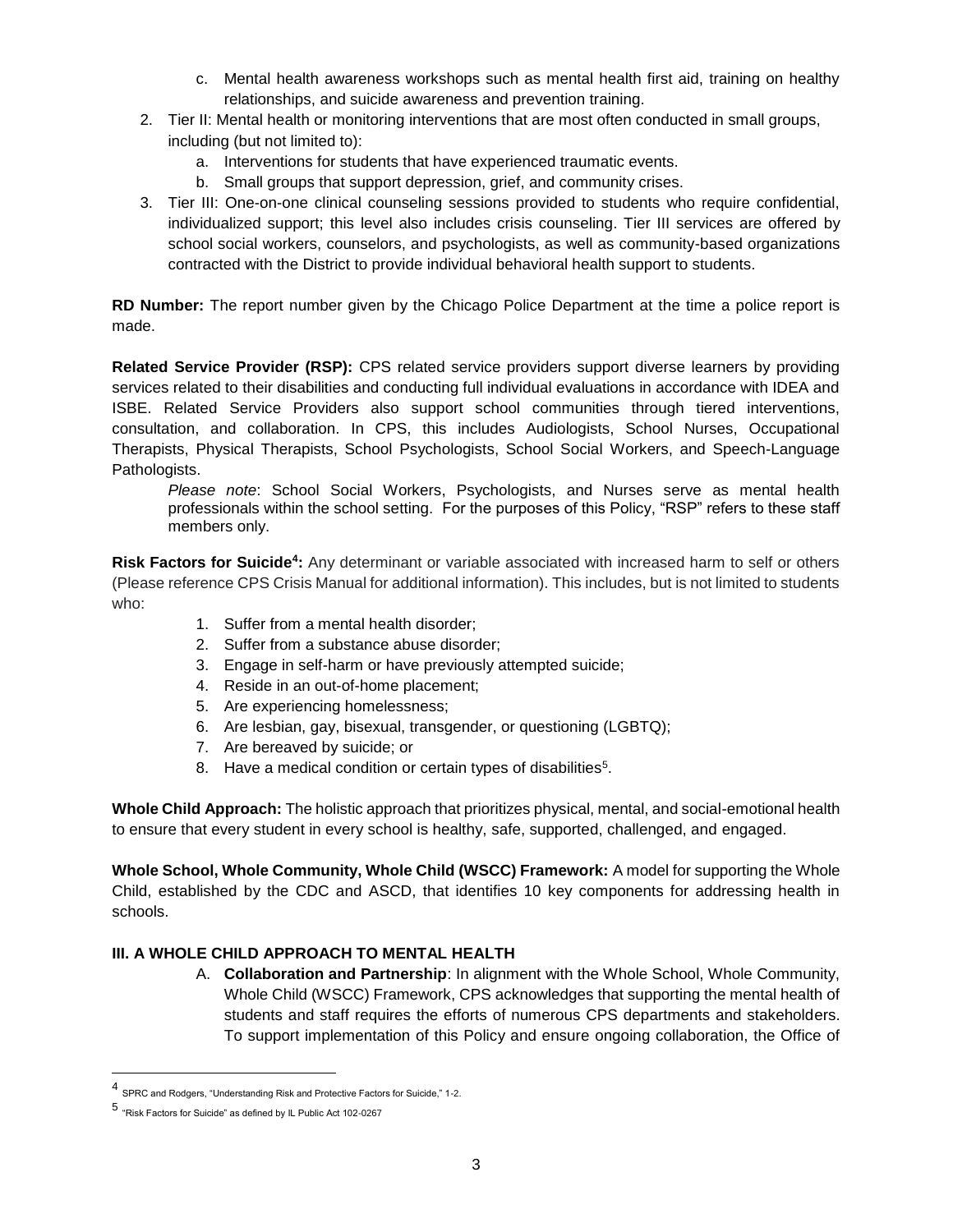Student Health and Wellness will establish and oversee a Mental Health Governance Council, with representatives from the Offices of Social and Emotional Learning (OSEL), School Counseling and Postsecondary Advising (OSCPA), Diverse Learner Supports and Services (ODLSS), Student Protections and Title IX (OSP), School Safety and Security (OSSS), Students in Temporary Living Situations (STLS), Nutrition Support Services (NSS), and any other relevant departments, to continuously review CPS policies, protocols, resources, and services related to student and staff mental health.

B. **Root Causes of Mental Health Issues**: Data indicates that certain circumstances or situations are correlated with increased risk of mental health issues and/or suicidality. These include but are not limited to: food insecurity, $6$  housing instability, $7$  medical conditions such as chronic illness<sup>8</sup>, sedentary behavior,<sup>9</sup> and family history of suicide<sup>10</sup> or violent behavior.<sup>11</sup> School staff must adhere to the Chronic Conditions, Administration of Medication, and Local School Wellness Policies to ensure that students have access to nutritious foods, physical activity, and support for chronic conditions (diabetes, allergies, asthma, and seizure disorders). Additionally, the Office of Student Health and Wellness must work with relevant CPS departments to ensure students have access to the supports they need related to these and other areas so that they may be healthy, safe, supported, challenged, and engaged.

### **IV. RESPONSIBILITIES AND OVERSIGHT**

- A. The Chief Health Officer will provide medical expertise and general oversight of mental health policy and implementation.
- B. The Chiefs of ODLSS, OSCPA, and Executive Director of OSEL will provide implementation oversight of school- and Network-based staff, including but not limited to school nurses, psychologists, social workers, counselors, and Network SEL Specialists.
- C. To ensure implementation of the requirements established by this Policy, schools must ensure the appropriate team structures are in place. Principals must establish a Behavioral Health Team to oversee delivery of Tier II and III Interventions, and are strongly encouraged to establish a Culture and Climate Team to oversee the establishment and implementation of Tier I strategies.

#### **V. MENTAL HEALTH AND SUICIDE AWARENESS, PREVENTION & EDUCATION**

Chicago's youth spend a significant amount of their lives in school; as such, staff in each school are in a prime position to recognize the warning signs of suicide and make appropriate referrals for help. Knowledge of warning signs and issues concerning suicide and mental health is an important way to take part in suicide prevention and help those in crisis. Suicide prevention aims to heighten awareness and understanding in each facet of the school community. It is imperative to equip school staff, students, and families with the knowledge of emotional, psychological, and social wellbeing, as well as warning signs that may be indications of suicidal behavior - and in turn provide

 6 Poole-Di Salvo E, Silver EJ, Stein RE. Household Food Insecurity and Mental Health Problems Among Adolescents: What Do Parents Report? Acad Pediatr. 2016 Jan-Feb;16(1):90-6. doi: 10.1016/j.acap.2015.08.005. Epub 2015 Sep 26. PMID: 26530851.

<sup>7</sup> *Mental Health and Youth Homelessness: Understanding the overlaps*. Homeless Youth and Mental Health | NCHYF. (2020, June 18). Retrieved September 21, 2021, from https://rhyclearinghouse.acf.hhs.gov/mental-health-youth-homelessness.

<sup>8</sup> National Center for Chronic Disease Prevention and Health Promotion. (2012). *Mental Health and Chronic Diseases* [Fact sheet]. U.S. Centers for Disease Control and Prevention. https://www.cdc.gov/workplacehealthpromotion/tools-resources/pdfs/issue-brief-no-2-mental-health-and-chronic-disease.pdf

<sup>9</sup> Rodriguez-Ayllon M, Cadenas-Sánchez C, Estévez-López F, Muñoz NE, Mora-Gonzalez J, Migueles JH, Molina-García P, Henriksson H, Mena-Molina A, Martínez-Vizcaíno V, Catena A, Löf M, Erickson KI, Lubans DR, Ortega FB, Esteban-Cornejo I. Role of Physical Activity and Sedentary Behavior in the Mental Health of Preschoolers, Children and Adolescents: A Systematic Review and Meta-Analysis. Sports Med. 2019 Sep;49(9):1383-1410. doi: 10.1007/s40279-019-01099-5. PMID: 30993594.

<sup>10</sup> Mann JJ, Bortinger J, Oquendo MA, Currier D, Li S, Brent DA. Family history of suicidal behavior and mood disorders in probands with mood disorders. Am J Psychiatry. 2005 Sep;162(9):1672-9. doi: 10.1176/appi.ajp.162.9.1672. PMID: 16135627.

<sup>11</sup> Perez, N. M., Jennings, W. G., Piquero, A. R., & Baglivio, M. T. (2016). Adverse childhood experiences and suicide attempts: The mediating influence of personality development and problem behaviors. *Journal of Youth and Adolescence, 45*(8), 1527-1545. <http://dx.doi.org.proxy.cc.uic.edu/10.1007/s10964-016-0519-x>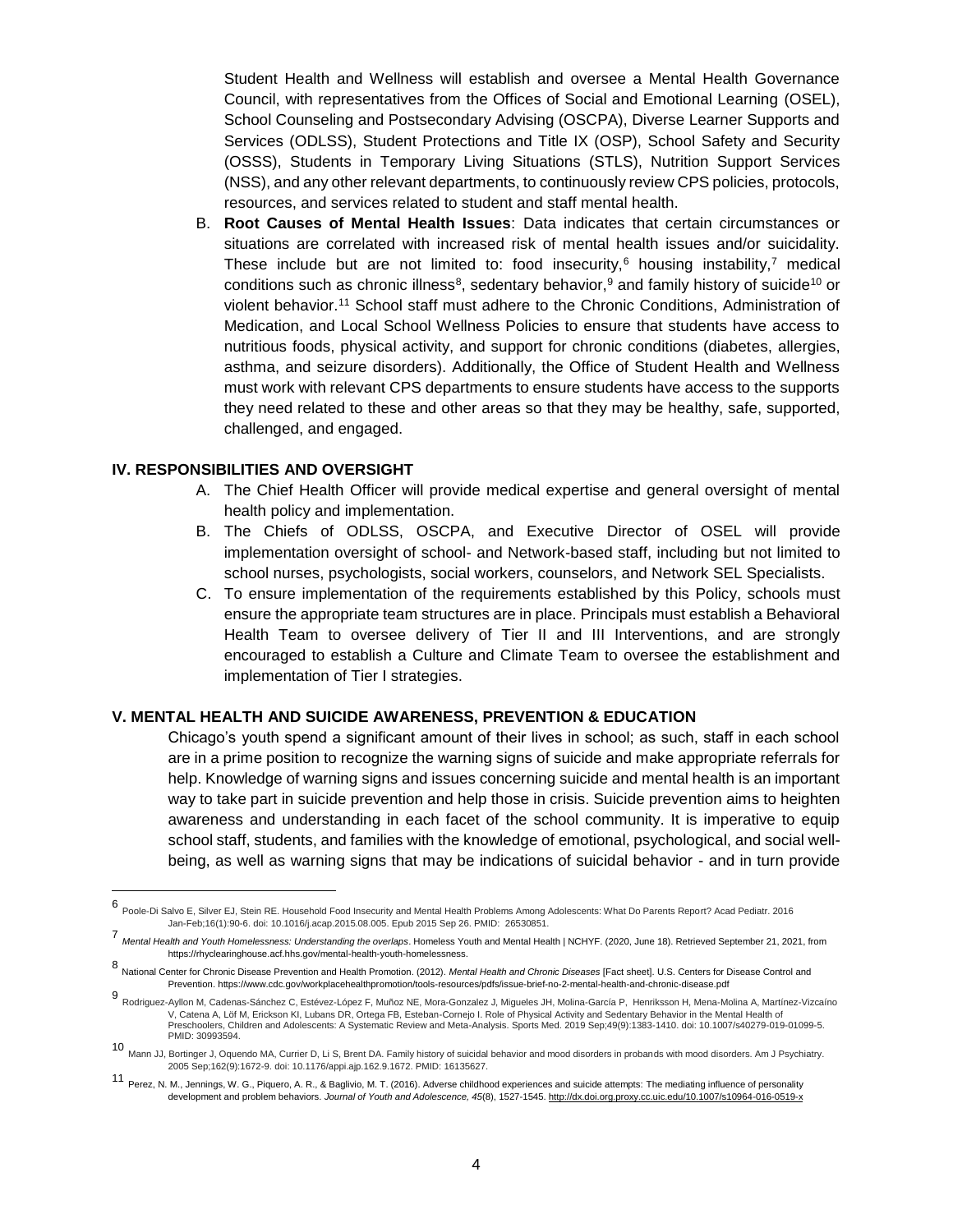appropriate referral and/or intervention. An effective school-wide intervention system requires multi-tiered systems of support that include: universal, targeted, and intensive procedures. Universal procedures promote a safe, equitable and supportive environment that supports the wellbeing of students and staff including physical, psychological and emotional health. Together with these procedures, suicide prevention and education equips students, staff, and families with knowledge of various warning signs and risk factors associated with suicidal behaviors and mental health concerns.

To ensure effective suicide prevention and awareness and build a culture of mental health and wellbeing for all students, school and district staff must:

- 1. **Staff Training**: Complete training under Section IX below to increase knowledge of warning signs, risk factors, and protective factors of suicide as well as identify appropriate interventions and referral techniques.
- 2. **Positive and Equitable Learning Environments**: Promote a positive school climate that supports the social and emotional development of all students and adults and fosters an equitable, safe and supportive learning environment. As Black, Latinx, and LGBTQ students are disproportionately impacted by depression and suicidal behaviors, staff must understand how racism, homophobia, biphobia, transphobia, and other prejudices intersect and could impact their ability to properly assess and support students.

This includes:

- a. Centering a culturally responsive and anti-racist lived school environment, anchored in the CPS Equity Framework and adhering to the Office of Teaching and Learning's guidance for culturally responsive education, to ensure students and staff have an affinity space in which they feel comfortable discussing mental health.
- b. Adhering to the CPS Addressing Bullying and Bias-Based Behavior and Comprehensive Non-Discrimination policies.
- c. Implementing Restorative Practices throughout the school setting.
- d. Following appropriate protocols related to The Office of Student Protections and Title IX regarding sexual misconduct cases. Subsequent to being contacted by the assigned Field Specialist, safety plans should immediately be created for/with the identified parties. Schools must identify which school counselors or RSPs will check-in with the identified parties and the frequency in which school counselors or RSPs will meet with the students, depending upon the severity of the sexual misconduct incident and/or the students' need for clinical support. If a student is hospitalized, as a result of a sexual misconduct allegation/incident, OSP must be notified immediately. More information can be found in the OSP Procedure Manual.
- 3. **Social-Emotional Climate**: Use school-based teams identified by the principal that create and support healthy school environments to oversee systems and structures for monitoring students' social-emotional wellbeing. This must include universal, Tier I procedures that address the school culture and climate as well as Tier II and Tier III procedures for students who need additional behavioral health supports, as outlined by the CPS Student Social and Emotional Health Policy.
- 4. **Student Leadership**: Engage students by providing structure, guidance, and restorative discipline via the Student Bill of Rights, and by creating and promoting opportunities for student involvement in the planning and implementation of health and wellness activities (for example, student participation on school Wellness Teams, student-led mental health awareness campaigns, and peer-to-peer support groups).
- 5. **Crisis Response Preparedness**: Establish a School-Based Crisis Response Team. This team, designated by the principal, must create a Crisis Plan (as defined in Section II of this Policy) to address the psychological and physical safety of students and staff during a traumatic situation, in accordance with the CPS Crisis Manual. This team may also function as the Behavioral Health Team in the school setting.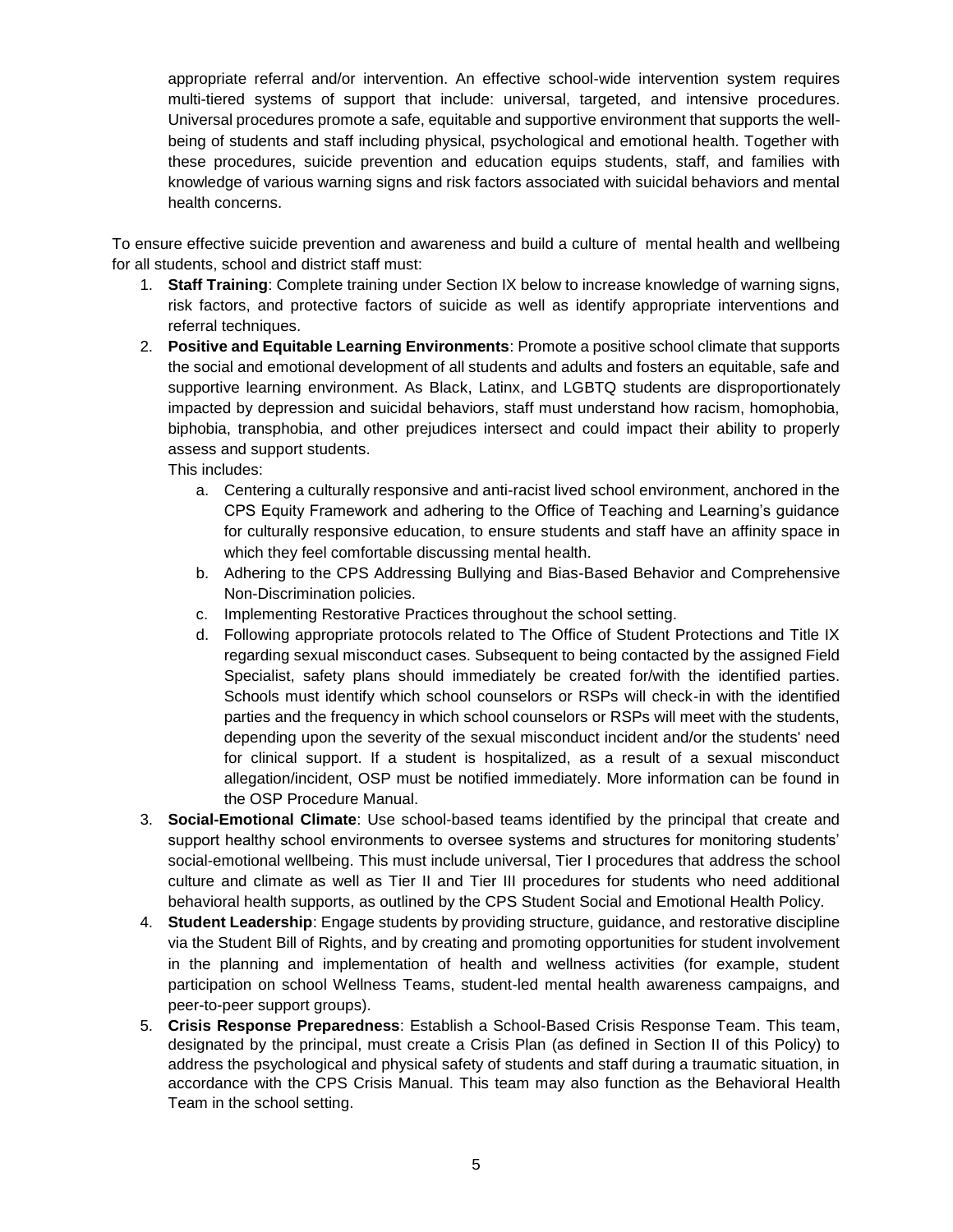- 6. **Access to a Medical Home and Mental Health Services**: Collaborate with the Office of Student Health and Wellness to ensure students have access to primary care and behavioral health services through enrollment into health insurance and engagement with a medical home.
- 7. **Communication of Support and Resources**: Establish and communicate clear strategies and resources for students seeking support for themselves or a peer struggling with suicidal ideation or other mental health issues, including how to talk to a trusted adult, what supports are available, and that their confidentiality will be protected to the greatest extent possible. This must include clearly posting contact information for mental health services and other related resources as provided by the District.
- 8. **Health Education**: Ensure all students, PK-12, receive age-, culturally-, and developmentally appropriate education on suicide prevention and other mental health-related issues as outlined in the Health Education Curriculum and/or stipulated in a CPS Health Education Policy.
- 9. **Parent/Caregiver Engagement**: Provide learning opportunities for parents/guardians to increase their understanding of age-appropriate mental health behaviors and skills. This should include warning signs and risk factors of suicide, and steps to take in the event that additional mental health support is needed or if a crisis occurs in the home.
- 10. **Employee Wellness**: Ensure all staff are able to care for their own mental health through awareness of and access to mental health supports and resources, including the CPS Employee Assistance Program and other health and wellness programs, so they are best equipped to support students.
- 11. **Diverse Learners**: Follow appropriate protocols related to Diverse Learners who are identified as being at risk for suicide or who attempt suicide. In those instances, the appropriate team must be notified and must address the student's needs in accordance with applicable law, regulations, and Board policy. If a Diverse Learner is identified as expressing suicidal ideation, being at risk for suicide or attempts suicide, CPS Crisis Protocols must be followed to determine level of risk, and the student may require additional special education services or accommodations. The District Representative from the Office of Diverse Learner Supports and Services must be notified and must take action to address the student's needs in accordance with applicable law, regulations and Board policy.
- 12. **LGBTQ+ Support**: Ensure that all school and District staff create safe and supportive environments for lesbian, gay, bisexual, transgender, questioning, non-binary and gender nonconforming (LGBTQ+) students and staff by:
	- a. Using the individual's affirmed name and/or pronouns, and updating official records as necessary and upon request by the individual;
	- b. Protecting student privacy and ensuring confidentiality;
	- c. Providing access for students and staff to the restrooms and locker rooms that correspond to their gender identity;
	- d. Ensuring equitable access to transgender, nonbinary, and gender nonconforming students and/or staff for the opportunity to participate in an overnight school trip;
	- e. Demonstrating support of LGBTQ+ students by having visible signs and symbols of support in the classroom and school building, incorporating LGBTQ inclusive curricula, and OUT for Safe Schools badges;
	- f. Adhering to policies and procedures outlined by the Office of Student Protection and Title IX, and reporting instances of harassment and/or discrimination against LGBTQ+ students to the OSP Hotline 773-535-4400; and
	- g. Following all other procedures outlined in the *CPS Guidelines Regarding the Support of Transgender and Gender Nonconforming Individuals.*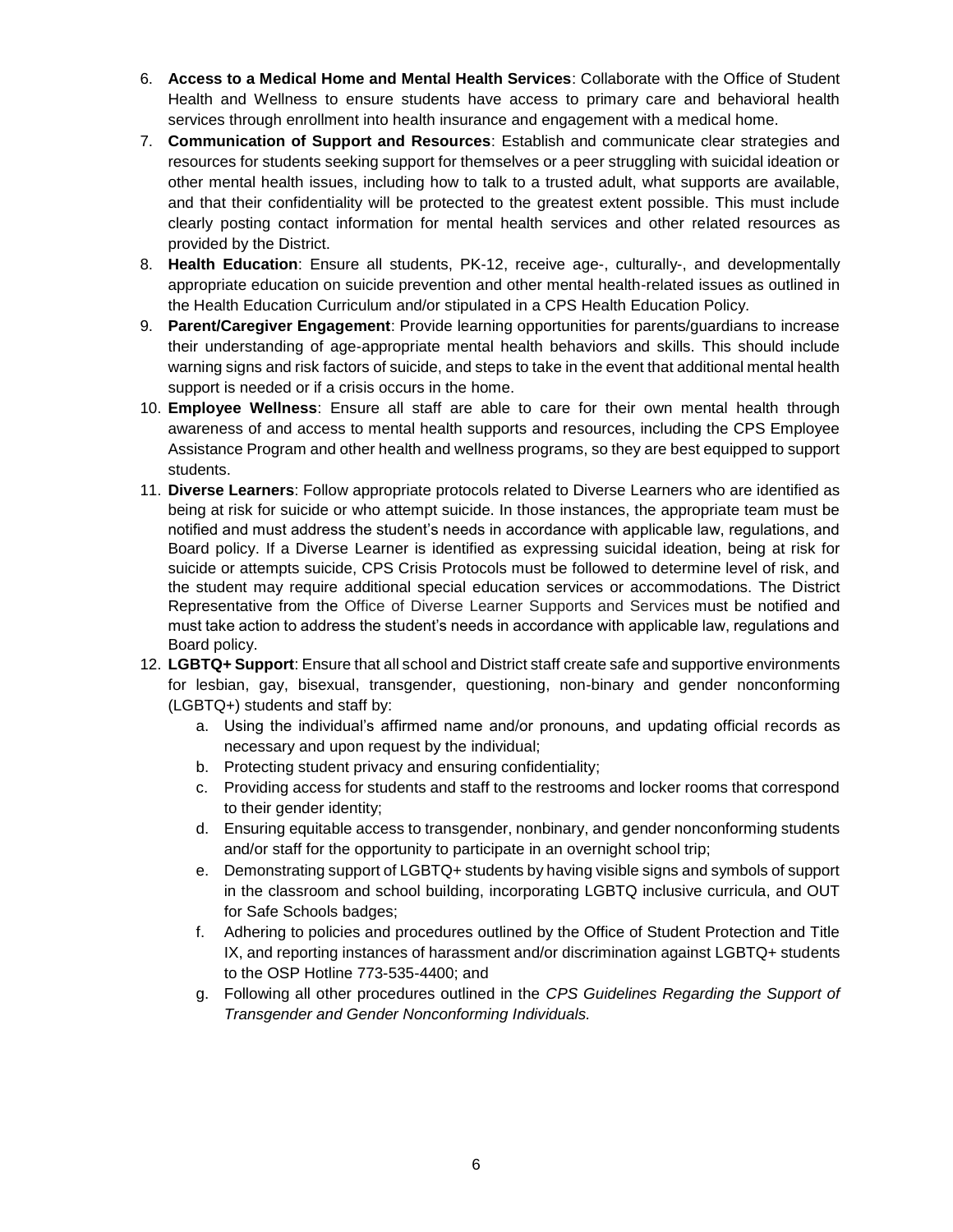## **VI. METHODS OF INTERVENTION AND RESPONSE TO SUICIDAL IDEATION, ATTEMPT, OR DEATH BY SUICIDE**

Suicide is a continuum of behaviors, which includes suicidal ideation, suicidal behaviors, and suicide attempts. These behaviors vary and are not mutually exclusive, nor do all suicidal youth advance sequentially through them. Although the frequency of each behavior decreases as individuals move along the continuum, the level of lethality and the probability of death increases<sup>12</sup>. The methods of intervention used by the District include responding to suicide threats (including all forms of communication, for example, phone, email, text, social media), suicide attempts in school/outside of school, and death by suicide. For all instances of suicidal ideation, suicide attempt, or death by suicide, whether they occur during or outside of school hours, schools must follow the protocols outlined in the CPS Crisis Manual.

- A. The District acknowledges that staff are not expected to be "on call" or accessible outside of school hours. If staff are made aware of a crisis situation outside of school hours, regardless of the method of communication, they must immediately contact the Student Safety Center (773-553-3335) to inform them of the situation. When possible, the steps outlined in the Crisis Manual should also be followed to the best of the staff person's ability.
- B. Schools must follow the Police Notification Guidelines outlined in the Student Code of Conduct. When calling 911 in response to a mental health crisis or suicidal activity, staff should request a Crisis Intervention Trained officer (CIT) when possible.

## **VII. REPORTING PROCEDURES**

- A. All steps taken when responding to a crisis must be documented in Aspen according to CPS documentation guidelines.
	- 1. The school must document in Aspen that a risk assessment occurred but must not include an upload of the actual assessment form in the interest of confidentiality.
	- 2. Suicide/Mental Health crises must be documented as an ICT (Incident, Concern, or Threat) in Aspen and not as a journal or other non-official record.
	- 3. If the Chicago Police Department is contacted, the school must include the RD number (please refer to the [ICT Entry Manual\)](https://docs.google.com/document/d/1McPbupeYI6jtAMqhExVnR6jVPWnMzXpf--Ha--6jM8k/preview).
- B. District Schools, network offices, central office departments, and administrative offices must ensure appropriate measures are taken to protect the confidentiality of all Student Records and to prevent unauthorized access to or release of Student Records in compliance with the Student Records Management and Retention Policy and Privacy of Health Related Information Policy.

## **VIII. STUDENT ABSENCES/GRADES/DISCIPLINARY ACTIONS**

In alignment with the District's vision for supporting the Whole Child, it is imperative that schools take a holistic approach to assessing and responding to student behavior to ensure that students receive the mental and physical health supports they need. Implementing punitive or other disciplinary measures when mental health treatment is needed can lead to prolonged mental health concerns, the impacts of which can follow students well into adulthood.<sup>13</sup> Schools should refer to the CPS Restorative Practices Guide & Toolkit to ensure that students receive appropriate supports before, during, and after a mental health crisis.

A. All students are afforded up to five mental or behavioral health days each school year. Schools must treat mental health days as they do any other absence with a valid cause (see CPS Absenteeism and Truancy Policy). A medical note is not required for mental health days.

<sup>12</sup> Miller, N. D., & Eckhart, T. L. (2009). Youth suicidal behavior an introduction and overview. *School Psychology Review 38,* 153-167.

<sup>13</sup> 2016 Child Mind Institute Children's Mental Health Report (2016), retrieved from https://childmind.org/report/2016-childrens-mental-health-report/mental-health-impactsschools/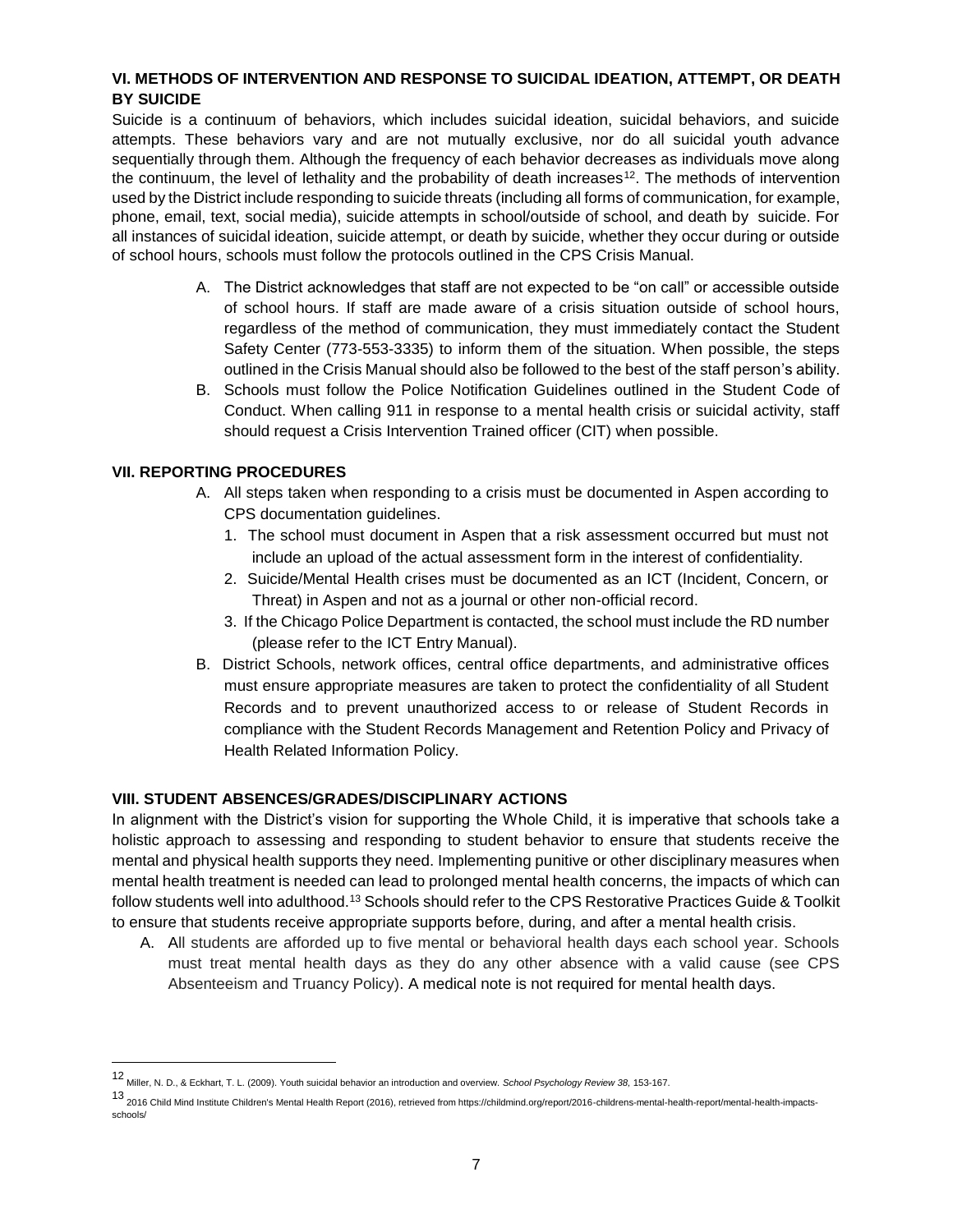- B. Schools must accommodate students who are absent from school due to mental or behavioral health issues.
	- 1. Standard absence reporting must be adhered to, however students must not be penalized, through grades or other disciplinary measures, as a result of seeking or receiving any mental health treatment, or having attempted suicide in schools.
	- 2. Schools must follow the protocols outlined in the Home Hospitalization Program to ensure students are able to participate in learning activities while seeking either in-patient or outpatient services, or while utilizing mental health days.
- C. In the event that a student's behavior includes a violation of the CPS Student Code of Conduct, schools must use a restorative, behavioral health approach in their disciplinary response, as outlined in the Guidelines for Effective Discipline: An Administrator's Addendum to the CPS Student Code of Conduct.
	- 1. Out-of-school suspension must be used as a last resort measure, and only when in-school interventions and consequences are insufficient to address the student's inappropriate behavior, or when the student's attendance at school presents an imminent endangerment to the physical, emotional, or mental safety of a specific student(s)/staff.
	- 2. If a student is hospitalized for one or more school days after an incident that is determined to be a violation of the CPS Student Code of Conduct, the use of suspension posthospitalization should only be considered as a last resort and after due process is implemented, and it is determined that an imminent endangerment to the physical, emotional, or mental safety still persists upon discharge.
		- a. Hospital discharge summaries must be reviewed by the School-Based Crisis Response Team and taken into account in any determination.
		- b. Parents must be consulted and notified in all cases of student discipline in accordance with the Student Code of Conduct. Staff must consult with the Student Discipline Support Team at [studentadjudication@cps.edu](mailto:studentadjudication@cps.edu) before assigning inschool or out-of-school suspensions following student hospitalization.

## **IX. TRAINING**

In providing universal suicide prevention training, school staff are able to more effectively recognize the warning signs, risk factors and protective factors of suicidal behavior and request targeted and/or intensive support through established protocols that may lead to referrals and/or interventions. This universal approach supports staff, families, and students in effectively supporting and responding to a student in crisis.

- 1. All District and school staff must complete annual training, as directed by the Office of Student Health and Wellness, to identify the warning signs, risk factors and protective factors of mental illness and suicidal behavior in youth and shall be taught appropriate intervention, responses, and referral techniques.
- 2. All CPS school-based social workers, psychologists, counselors and nurses will receive specialized training annually to ensure they are prepared to act as first responders when present in school during a mental health crisis or occurrence of suicidal activity.
- 3. All school staff must complete the Supporting Transgender, Nonbinary and Gender Nonconforming Students webinar annually.

Additionally, the Office of Student Health and Wellness will collaborate with the Offices of Social and Emotional Learning, Diverse Learner Supports and Services, School Counseling and Post-Secondary Advising, Student Protections and Title IX, School Safety and Security, and other relevant departments to develop and share resources and professional development to increase staff, student, and parent/guardian knowledge of warning signs and risk factors for suicide and what to do when a student is expressing suicidal ideation/behavior.